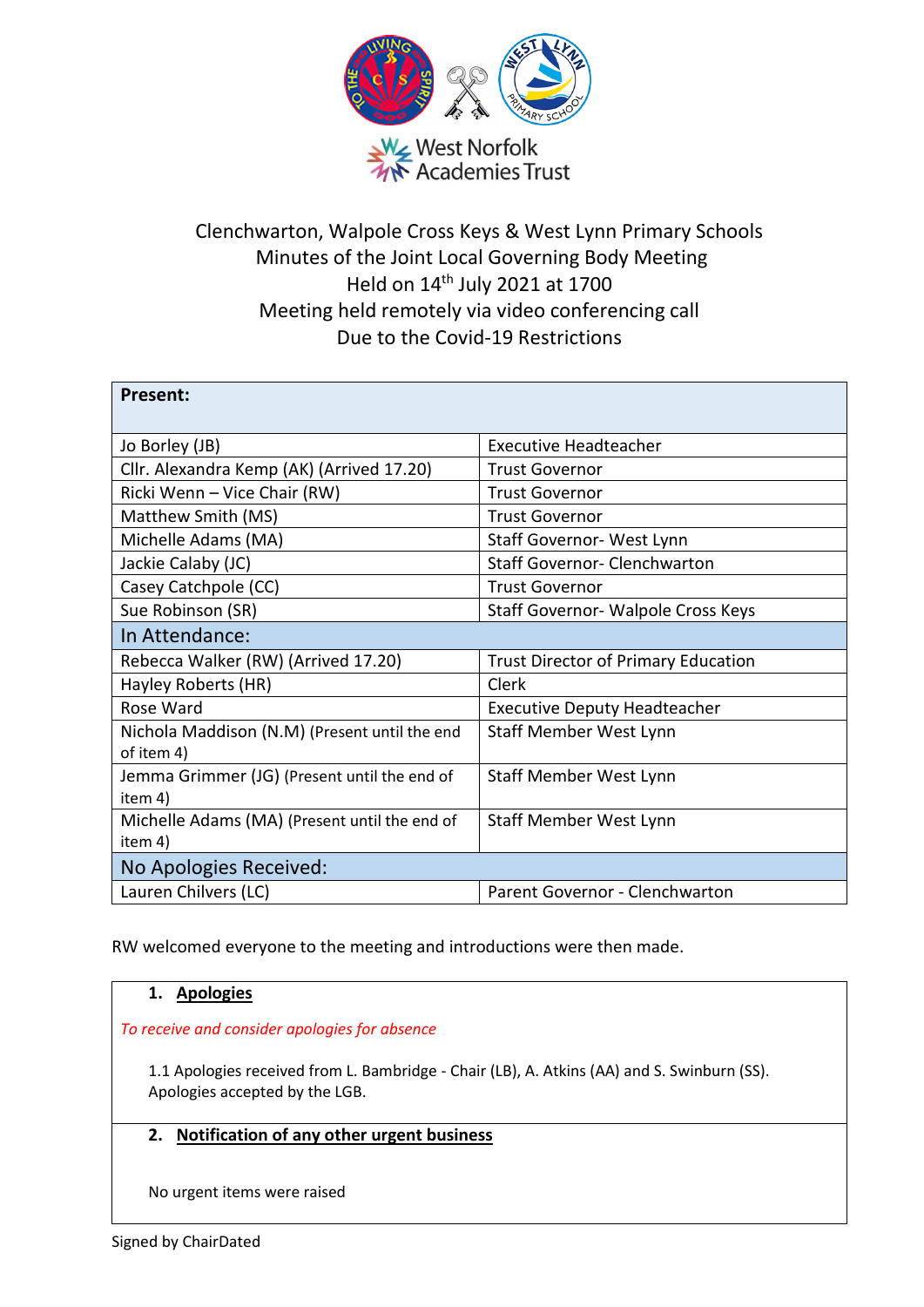# **3. Pecuniary and other interests**

*Declaration of other new interests, pecuniary interests or other interest with regard to items on the agenda*

3.1 No new declarations or declarations of pecuniary interest were received.

### **4. Report from Mental Health leads**

A Powerpoint Presentation was shared by NM, JG & MA about the Mental Health Award Programme.

The Governing Body were informed that there are now mental health leads across all three primary schools:

- West Lynn is Michelle, Nichola and Jemma who are present for this meeting.
- Clenchwarton is Ashleigh Webb and Paula Bland
- Walpole's lead is Sian Sunday.

RW asked if the staff had been mentored to support the delivery of the programme. JG answered that they have had support every step of the way in the form of a mentor.

JB added that they had done a lot of work ready for September including for the school website.

### **5. Governing body membership**

*Review and record appointments, resignations, vacancies and end of term of office*

- 5.1 JB said no one came forward for the parent Governor vacancy. LB has finished her term of office. RW was approved as Chair from September. A new Vice Chair is needed.
- 5.2 JB said she would like to propose two new Governor's; Rose Ward (RD who was present) who will be leaving the school at the end of the academic year. And Pam Foskett who is the ex Headteacher of Reffley School.

5.3 HR asked if everyone had a WANT email address. RW said he did not.  **ACTION: HR to set RW up with a WNAT email address.**

**6. Minutes of the previous meeting**

*To approve the minutes of the joint LGB meeting held 27th May 2021*

6.1 The minutes of the joint LGB meeting held on the 27<sup>th</sup> May 2021 were approved and accepted as a true record by the LGB.

**ACTION: Copies of agreed minutes to be sent through to school office for printing and then for signature by chair – Clerk/AG**

### 6.2 Matters Arising

No items were raised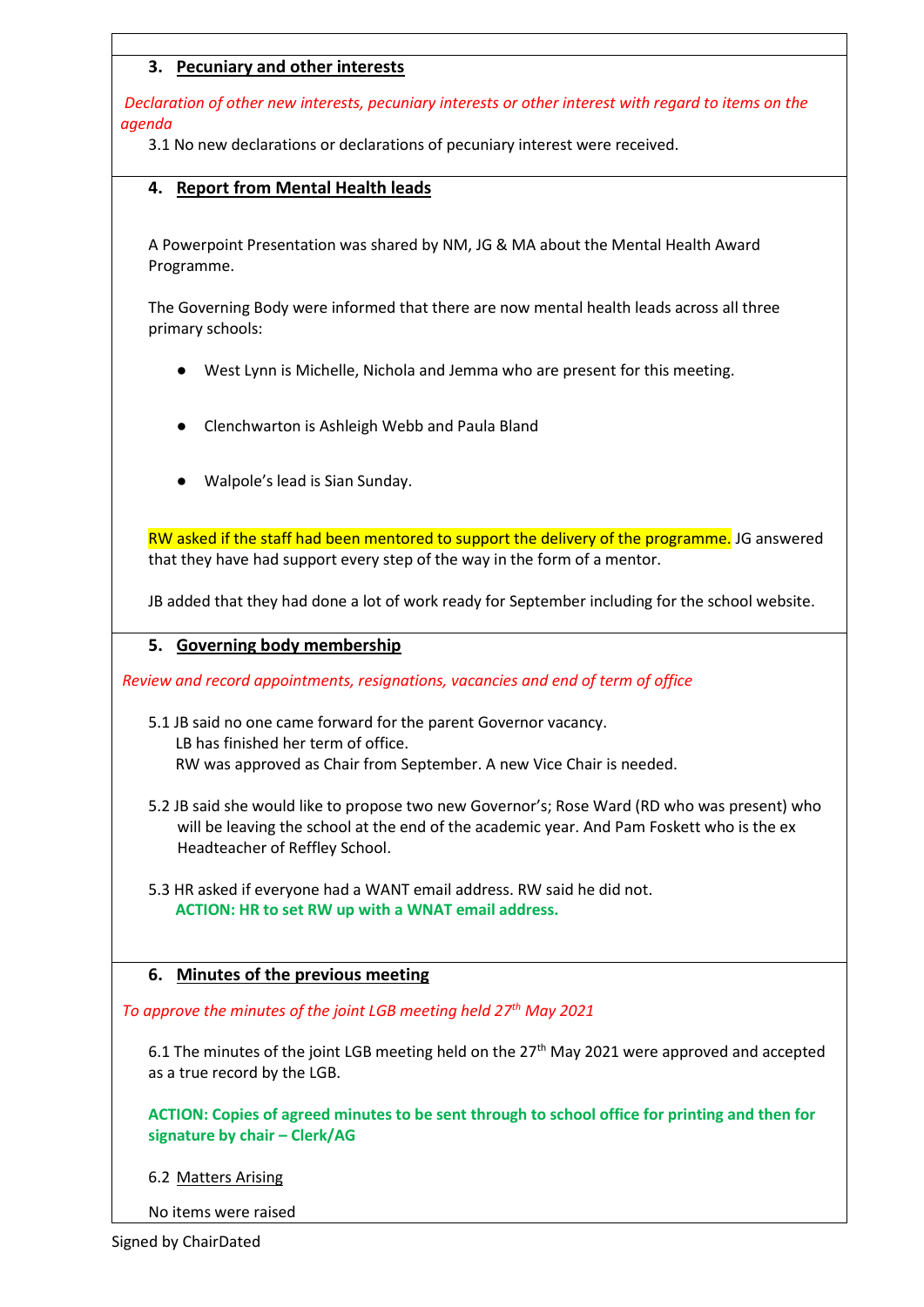# **7. Headteacher's Report**

Copy of the Headteacher's reports had been issued to all Governors prior to the meeting. JB talked through her report.

The Clenchwarton year 5 bubble is closed due to 1 positive member of staff plus 3 positive students. Those students won't return to school until September.

A member of staff at West Lynn is in isolation from today but will teach their lessons virtually via Zoom on Monday and Tuesday.

RW asked if there is a chance that Clenchwarton School could have an OFSTED inspection in September.

JB replied that a new OFSTED framework had been released but there was also a statement saying that because of Covid-19 it could be extended by up to two years. However, it will be treated that Clenchwarton school should be ready all the time.

RW said that come September when he is Chair of Governors, he would like to attend the school in person in this capacity. JB said she hopes that this should definitely be possible.

RW asked if recruitment is still an issue. JB said it is and that they had no applicants for the positon of Assistant Headteacher and will have to advertise again in September. Only person was interested but what they wanted a non-teaching role. This would not have suited as all assistants in the Trust have teaching responsibilities.

#### **8. Review of results**

JB shared internal data and explained that this data won't be looked at by OFSTED as they won't be accepting internal data but that the assessments had been done in test conditions and uploaded to Pixl.

Subject leaders are documenting strengths and weaknesses to see if there's any common themes. Some of the main things that have been noted have been:

- In year 2 at Clenchwarton the writing is lower level due to high S.E.N numbers.
- Maths is weaker in year 3 at Clenchwarton
- At West Lynn the reading and maths is good but writing is lower.
- Year 4 students at West Lynn need a careful eye as there are 3 EHCP students as well as other SEN students. There are 3 adults working in there but academic gaps to fill come September.

RW asked if the gaps have always been there. JB replied saying that they have because it is a cohort that is S.E.N heavy and emotional-needs heavy.

- There are currently 4 year 4 students at Walpole Cross Keys.
- In the current year 2 there, the reading and writing is lower, whereas the maths is stronger.

RW asked if again that gap had always been there. JB replied saying it had as again it was a high S.E.N cohort.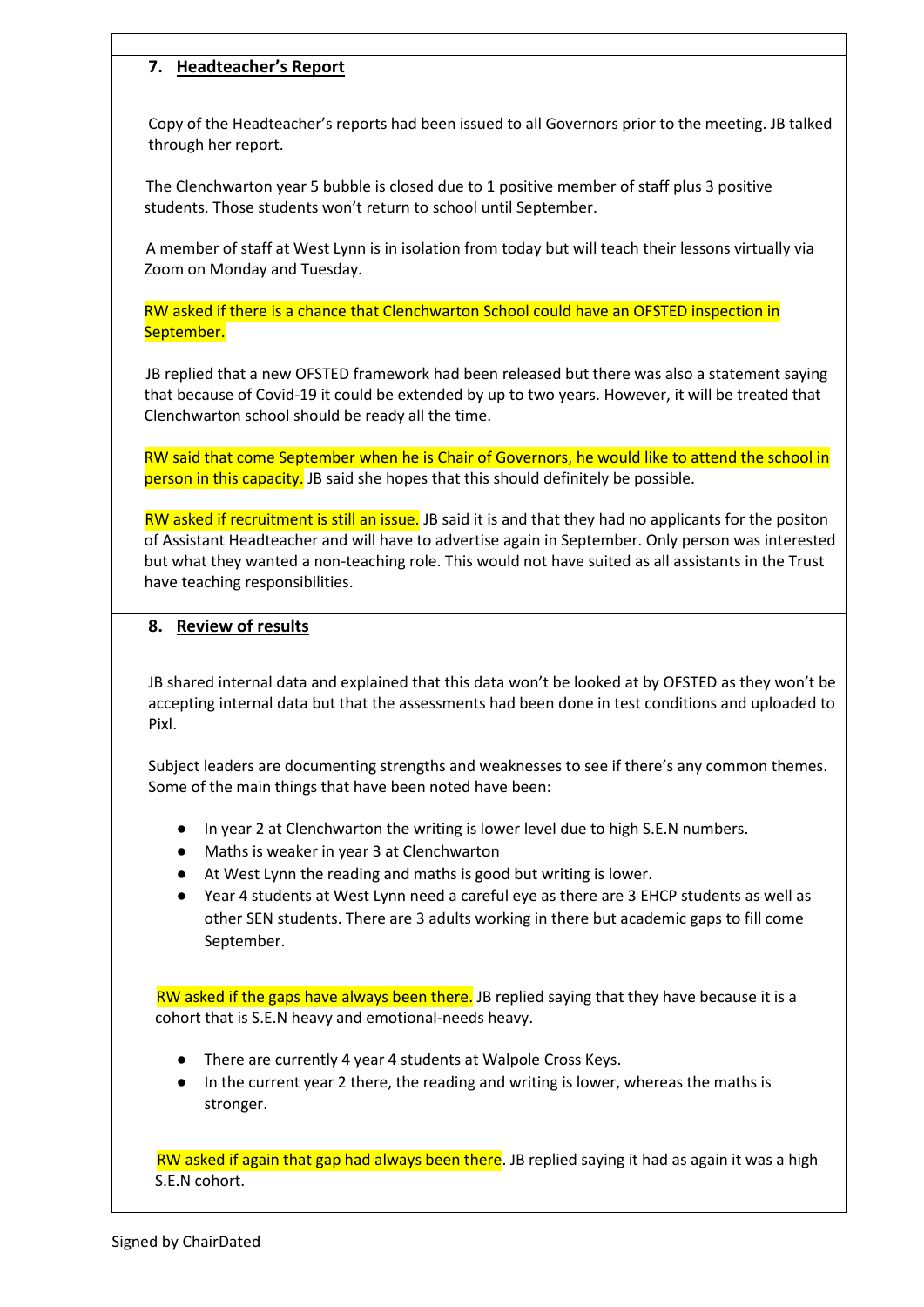● There are 8 children starting at Walpole in September. So it will have a full cohort incoming. At the moment JB is not aware of any of them having additional needs.

## **9. Plans for Next year**

JB would like her schools to get an international award. It wasn't possible to connect much with international schools in recent weeks as those schools are on summer holidays. They will return when ours are on summer holiday, so it won't be until September that the international work will resume.

The music curriculum will be re-done next academic year whereas ICT and Science will carry on.

The team has worked hard on the school development plan. It just needs a few bits adding from the trust plan and then it will be ready for September.

BW added that something from the new reading framework will need to go in there. JB agreed and said that the information on History had been released now,

### **10. Governor Monitoring, development and training**

RW has done some Bitesize training on Governor Hub and wanted to know whether the Clerk gets a notification. HR replied that she had not received any notifications so to continue to let us know in these meetings so it can be recorded.

MA has done some Wellbeing training online via zoom.

### **11. Policy Reviews**

RW said although he had seen the policies, he had not had chance to read them yet. JB said they had been tweaked slightly from the last time they were approved.

BW advised that the SRE policy would be updated again before the next meeting so suggested we move policies to the September meeting. All agreed.

**ACTION: HR to add to the agenda for September.**

### **12. Vulnerabilities**

None to report

### **13. Any Other Business**

RW asked if the single central record needs signing before the end of term. JB replied that it will need signing in the first couple of weeks next term.

**ACTION: SCR to be signed- RW/JB**

# **14. Date of Next Meeting**

The provisional date of Wednesday  $29^{th}$  September at 1700 was agreed for the next LGB meeting.